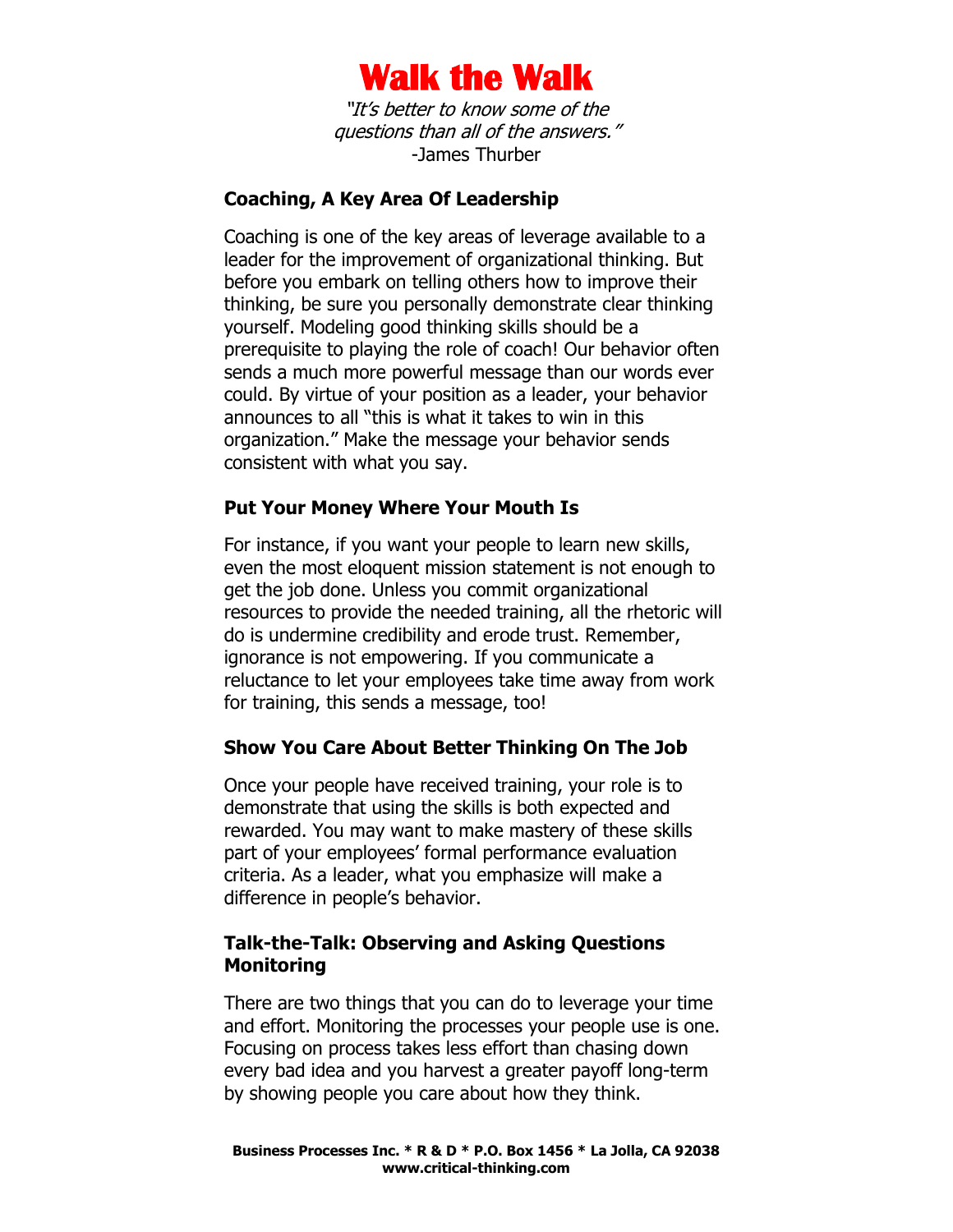# **Questioning**

Appropriate questioning starts with the big picture (Concern Analysis) and then moves to specific processes (Problem Solving, Decision Making, Planning). Consistent use of this logical approach with subordinates will result in changing how they prepare. They will anticipate what questions you will ask and come ready to answer them.

### **Coaching Examples**

Coaching your people to become competent, independent thinkers means less work for you! This involves helping them understand the best way to approach issues based upon the logical needs of the situation. The following example portrays what it might look like if you were to delegate work by providing background information that shares your thinking and makes it clear what their contribution should be:

## **Coaching a Decision**

COACH: We have an increasing problem with longer and longer average durations of absences of professional staff. We have found out that the cause of this problem was a policy change that requires the employee to pay for the first day of any absence and the company to pay for any subsequent days. You might begin by researching the previous policy to find out why a change was made in the first place. This should reveal what problem the old decision was trying to address.

Then, I'd like your help in applying the decision-making process to this issue to see if we can create a better policy, one that does not encourage long absences. Here are a few of the objectives I have come up with and some of the options being discussed by others. Feel free to suggest other objectives and create new options.

In the example above, notice that the Coach requested the use of the Decision-Making process, shared her thinking, and clearly invited more ideas about objectives and solutions.

### At another meeting… **Coaching in a problem situation**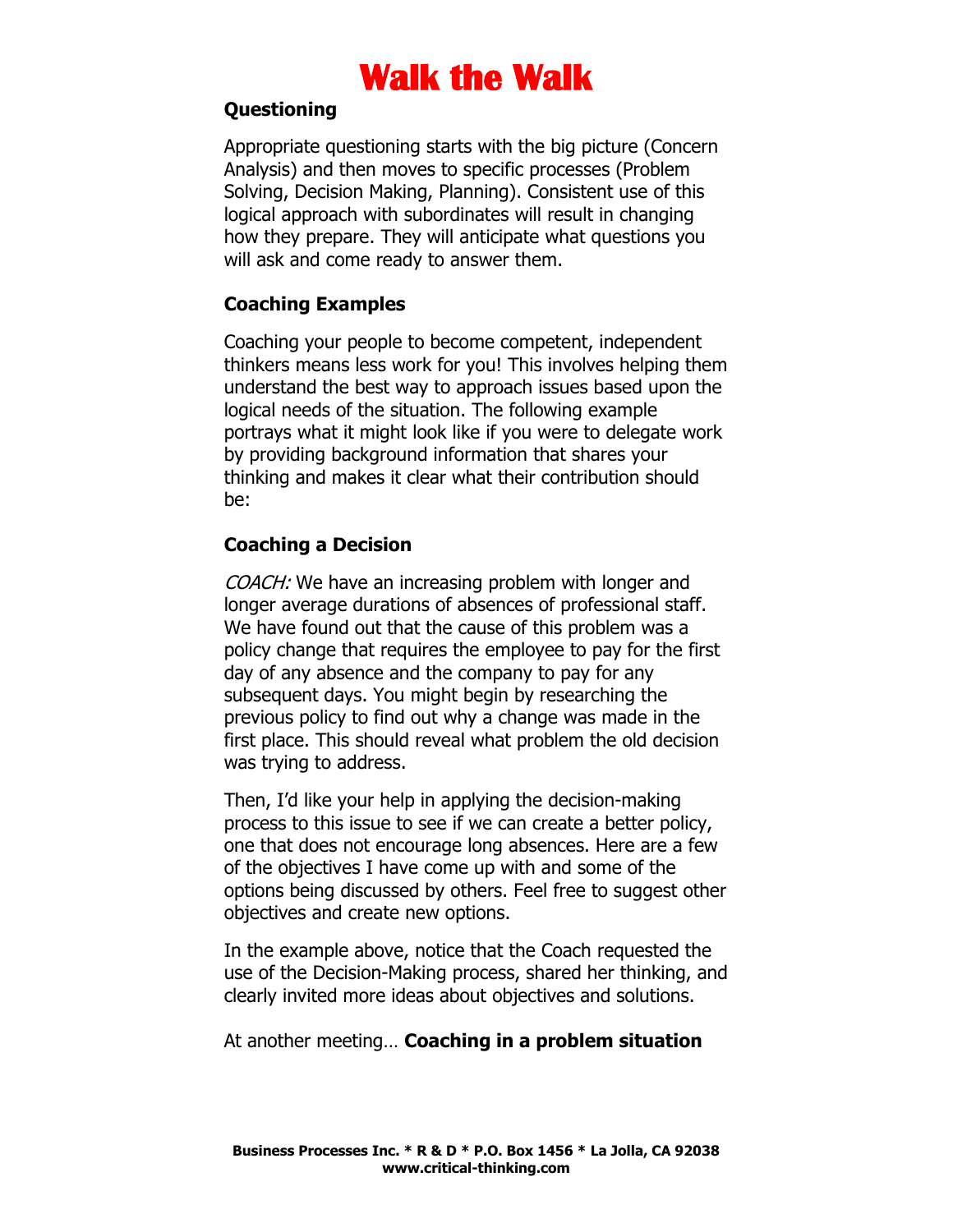COACH: What did you find out at the committee meeting this morning?

EE: The committee wants to make a recommendation about a new policy on educational reimbursement for college credits. They want to eliminate the necessity for pre-approval.

COACH: What triggered this interest in changing the policy?

EE: Complaints due to the long delay between asking for and getting approval. The average time has been eight weeks.

COACH: What is causing the delay?

EE: There was no agreement on that. Many think it's a lack of staff.

COACH: But that is just a potential cause which has not been verified – correct?

Knowing the cause of the problem is important before deciding the best course of action. The policy may not need to be changed at all. Use the Problem-Solving process to uncover the true cause and then we can look for solutions.

Notice that the coach didn't just buy into the EE's preframed decision of either eliminating the pre-approval process or not. Instead, the coach asked a key question to understand the specific data driving the concern. This revealed a problem with an unknown cause. Key questions like this can help avoid making hasty decisions that may come back to haunt us.

#### **Some Key Questions**

Here are some of the most powerful questions we've found for focusing people's thinking . . .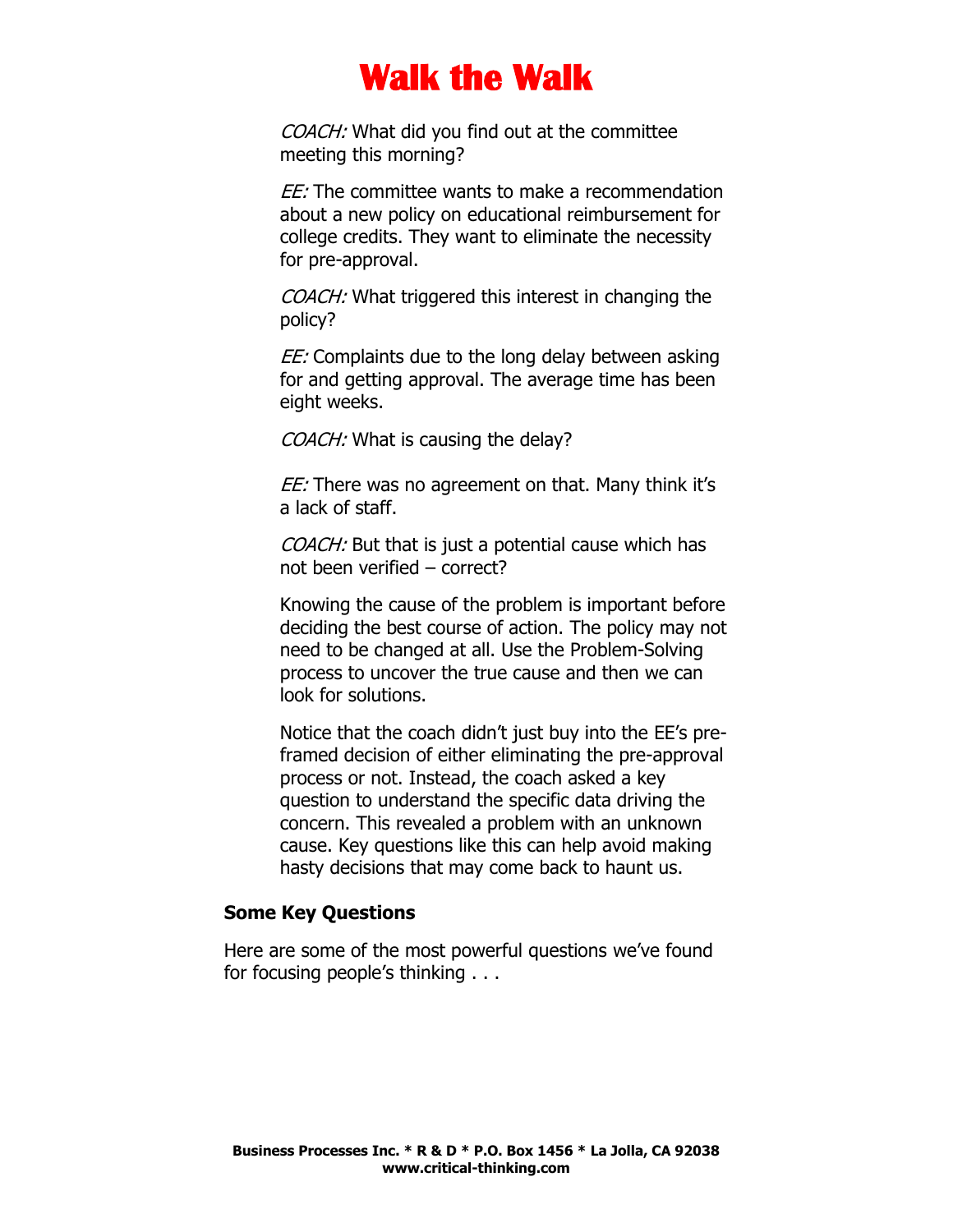## **Concern Analysis**

- What specifically did you observe that triggered this concern?
- Should this cluster of effects be separated for analysis or are you sure these effects are caused by the same thing?
- Do you know the cause of this?
- Do we need to take an interim action?
- What analysis should be done on this issue?
- Which should be addressed first and why?

# **Problem-Solving**

- May I see your cause analysis?
- What is different or changed and how might this cause the problem?
- Why is the problem happening here and not here?
- What additional information will verify the true cause of this problem?
- What caused the cause? Have you created a root diagram?

# **Decision-Making**

- May I see your decision analysis?
- What is the purpose of this decision?
- What are the most important results this decision should achieve?
- What other alternatives were considered?
- What risks are associated with these contending alternatives?

# **Planning**

- May I see your action plan?
- What high threat potential problems do you anticipate?
- How can the threat of these potential problems be reduced or managed?

# **SUMMARY**

The leadership in an organization will be the determining factor in how thoroughly and accurately employees